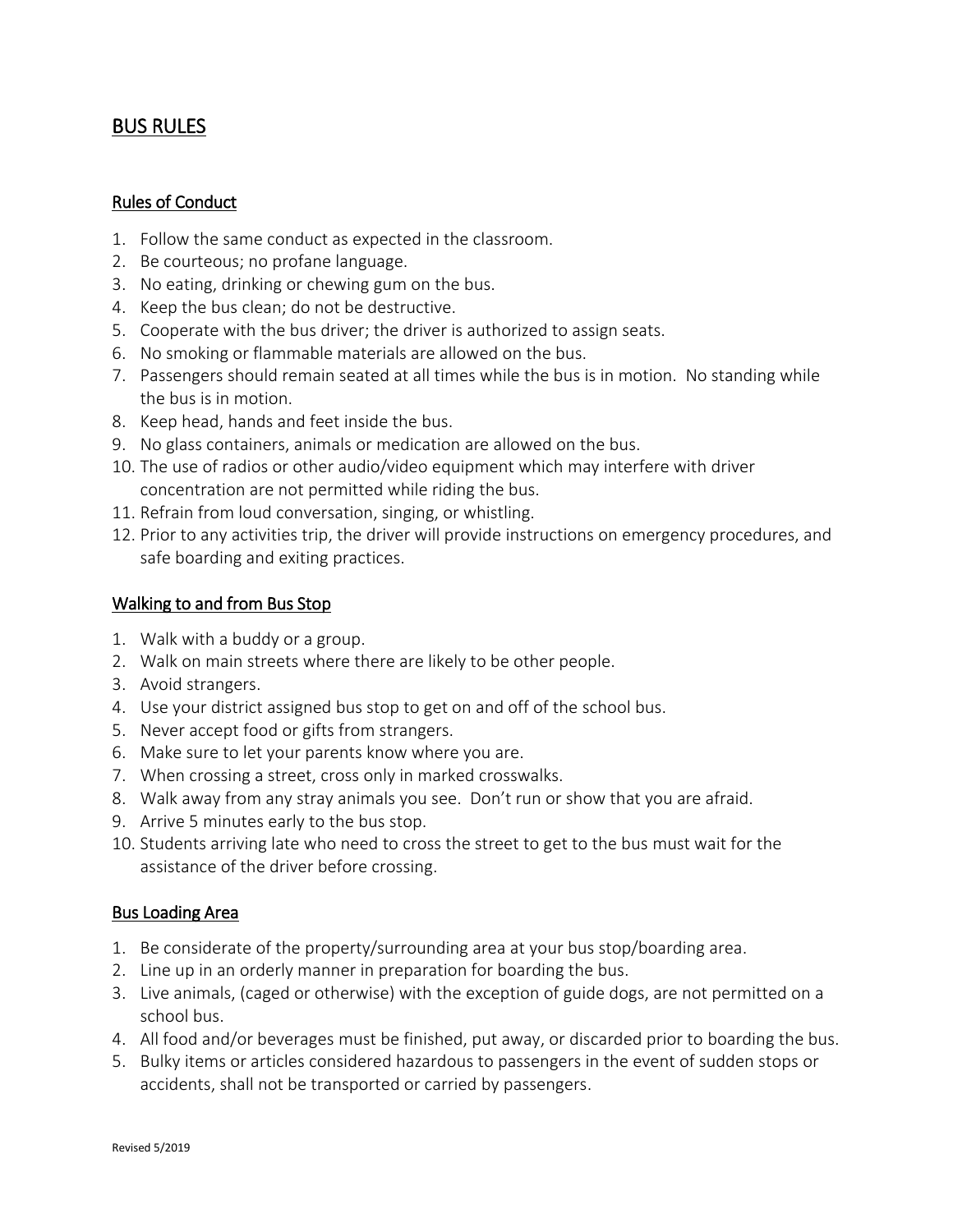### Boarding or Leaving the Bus

- 1. Arrive at the bus stop ahead of time. Wait on the sidewalk. STAY OUT OF THE ROAD.
- 2. Board and exit the bus one at a time. No crowding or pushing. Hold onto the handrail.
- 3. Take seats quietly.
- 4. Students shall not leave their seats until the bus comes to a complete stop.
- 5. Never run after the bus. If you miss the bus, return home or to the school office.
- 6. Do not cross in front of the bus without being assisted by the driver (See "Escorted Red Light Crossing Instructions" below).
- 7. Never walk close to the front of the bus; allow at least ten steps in between you and the front of the bus.

# Escorted "Red Light Crossing" Instructions

"Red Light Crossings" are required whenever a student must cross the street to load or unload the bus, in order for the student(s) to get to his/her home or destination.

- 1. If you must cross the street, do so with the ASSISTANCE OF THE DRIVER.
- 2. Exit the bus after the driver, then STOP and wait for the driver's instructions.
- 3. Cross only when the driver tells you to do so.
- 4. Cross in front of the bus with the driver and go directly to the sidewalk.
- 5. NEVER cross the street behind the bus.
- 6. In addition to the escorted "Red Light Crossings" that are noted on the driver's route sheet, each driver will ask the students at each stop if any of them must cross the street to get to their home or destination.

# Discipline Policy

Pupils transported in a school bus shall be under the authority of, and responsible directly to, the driver of the bus; and the driver shall be held responsible for the orderly conduct of the pupils while they are on the bus or being escorted across a street, highway, or road. Continued disorderly conduct or persistent refusal to submit to the authority of the driver shall be sufficient reason for a pupil to be denied transportation. The bus driver shall not require any pupil to leave the bus en route between home and school or other destination. (California Code of Regulations, Title 5, Education, Section 14103)

When a passenger is in violation of rules of conduct, he/she may be reported to the school principal, or his/her designee, by means of a "School Bus Conduct Report," to be given to the parent/guardian and:

- 1. First Violation: The rider and his/her parent or guardian will be contacted by the principal, or his/her designee, and a conference arranged.
- 2. Second Violation: The passenger may be denied district transportation services for a period of three days.